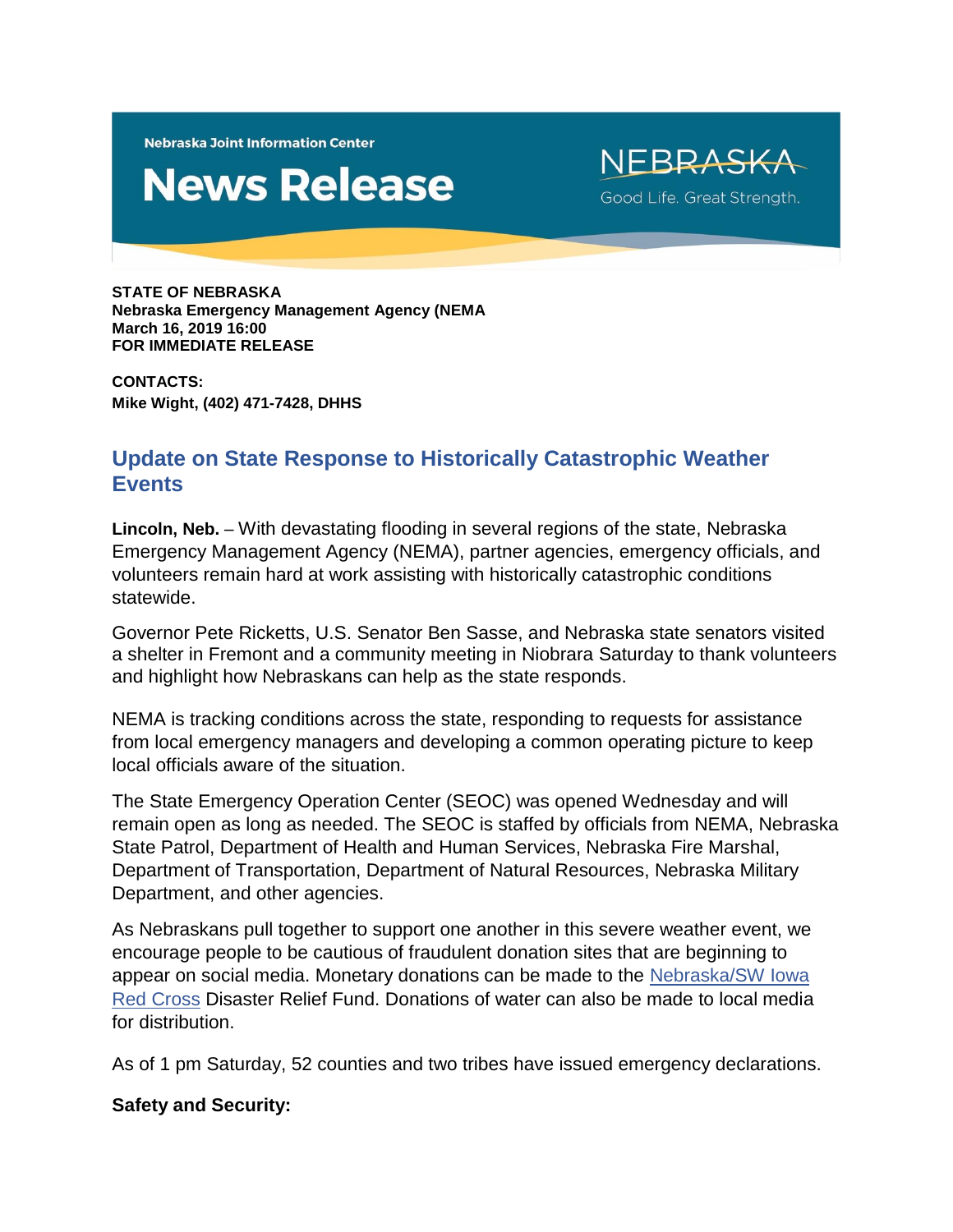Evacuations are taking place throughout the state at this time. Travel is extremely dangerous with conditions changing rapidly. Non-essential travel is not advised.

All evacuation notices, suggested and mandatory, are STRONGLY encouraged. By ignoring evacuation recommendations, extraction requests made later may be delayed.

Troopers with the NSP have been working with local officials and Nebraska Game and Parks officers on water rescues overnight and into the morning. NSP has deployed two light armored vehicles (LAV) to assist with water rescue in north central and northeast Nebraska. The LAVs are able to reach places that a normal rescue vehicle cannot. Troopers are also being repositioned from less affected areas to the more affected areas to assist with flood response. Additional troopers have also been called in from required days off to assist in these emergency situations.

Urban Search and Rescue-Task Force One, the Nebraska National Guard, and the Nebraska State Patrol are working together to provide water and air rescue missions.

Several state parks are closed due to weather conditions. To find out if a park is closed, check [http://outdoornebraska.gov/weatherclosures/](https://mail.nebraska.gov/owa/redir.aspx?C=kwpbMtZAEcT_cLcQmijuThlSnNRcs3xzr7CxNimNYZQbcaCgJarWCA..&URL=http%3a%2f%2foutdoornebraska.gov%2fweatherclosures%2f)

Due to ongoing missions, this is a very rapidly changing event. Data represents only available estimates from the time of this release.

**Evacuations** (full and partial) as of Saturday, 3 p.m.:

- Anselmo
- Beemer
- Belgrade
- Broken Bow Senior Center
- Northern Butler County
- Cedar Creek along river
- Cedar Rapids
- Dannebrog
- Eastern Washington County
- Eastern Richardson County
- Fremont
- Genoa
- Inglewood DHHS Call Center
- Linoma Beach
- Lynch
- $\bullet$  Pender Senior Living
- Rulo near River and LC Estates
- North Bend
- Plattsmouth Beach Road
- Plattsmouth Moorehead Island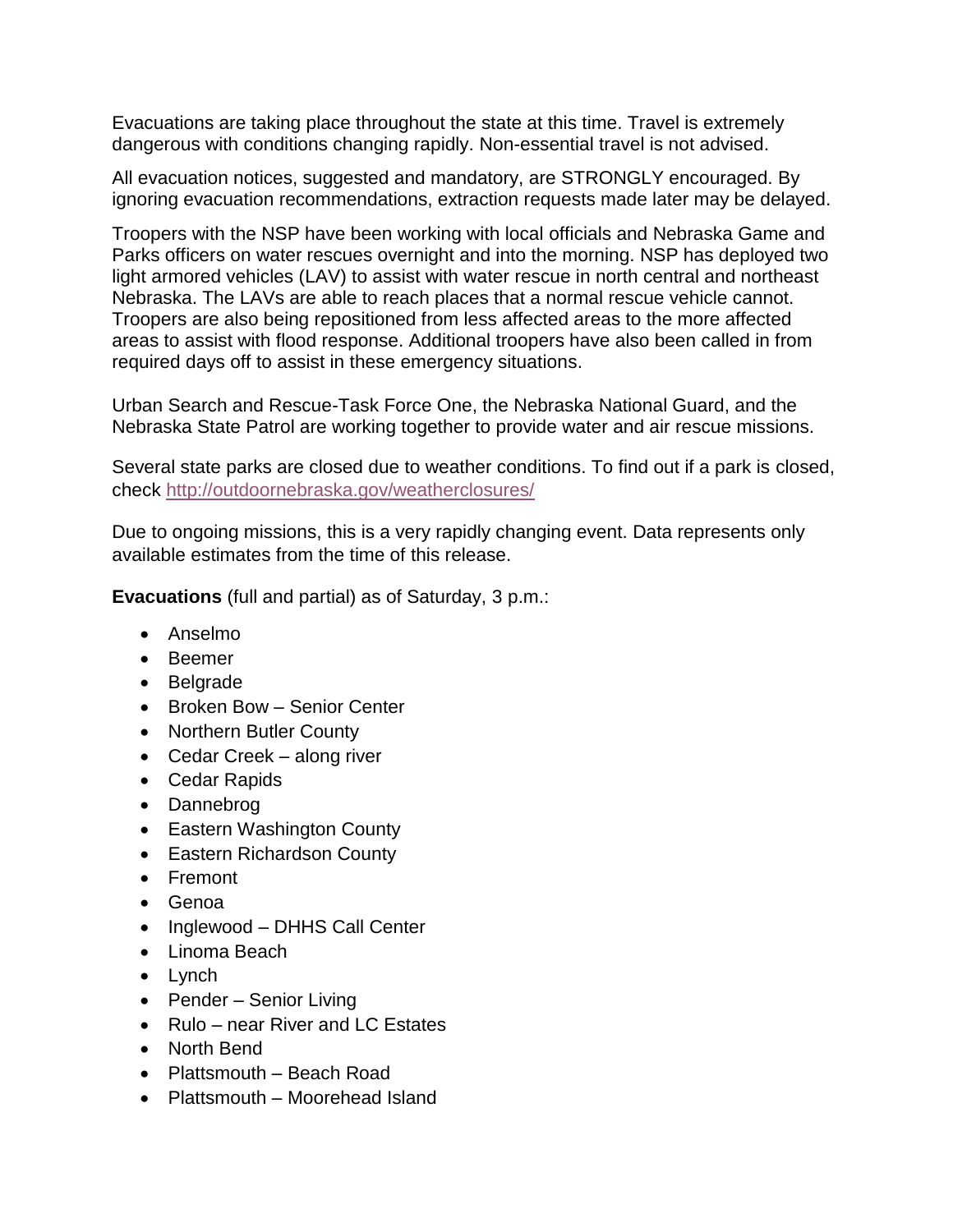- Plattsmouth OMA Fish and Wildlife
- Pleasanton
- Scribner
- Wisner
- Waterloo (voluntary)

**Food, Water, Sheltering:** Red Cross reports there are 879 people in Red Cross and partner shelters. Shelters are open in the following places:

- Bellevue, Nebraska (Calvary Christian Church, 10100 Cedar Island Road)
- Council Bluffs, Iowa (Salem United Methodist Church, 14955 Somerset Avenue)
- Bellwood, Nebraska (Bellwood Fire Department, 752 41 Road)
- Boelus, Nebraska (CNR Center, 614 Delaware Street)
- Columbus, Nebraska (DHS- East Central Health Department, 4321 41st Avenue)
- Elkhorn, Nebraska (Elkhorn Middle School, 3200 207<sup>th</sup> Street)
- Fremont, Nebraska (First Lutheran Church, 3200 Military Avenue; enter Mission Center on NW corner of campus)
- Fremont, Nebraska (Trinity Lutheran Church, 1546 N. Luther Rd.)
- Fremont, Nebraska (Elkhorn Middle School, 3200 207<sup>th</sup> Street)
- Fremont, Nebraska (Salem Lutheran Church, 401 E. Military Avenue)
- Fremont, Nebraska (Fremont Middle School, 540 Johnson Road)
- Fremont, Nebraska (Church of the Nazarene, 960 Johnson Road)
- Hader, Nebraska (Hader Fire Hall, 101 Front Street)
- Missouri Valley, Iowa (Rand Community Center, 100 S. 4<sup>th</sup> Street)
- Norfolk, Nebraska (Lutheran High Northeast, 2010 N. 37<sup>th</sup> Street)
- Norfolk, Nebraska (Bel Air Elementary School, 1101 N. 18<sup>th</sup> Street)
- Norfolk, Nebraska (Sacred Heart Elementary School, 2301 Madison Avenue)
- Pierce, Nebraska (Pierce Fire Department, 106 1<sup>st</sup> Street)
- Pierce, Nebraska (Pierce High School, 201 N. Sunset Street
- Plattsmouth, Nebraska (Plattsmouth Community Center, 308 S. 18th Street)
- Randolph, Nebraska (Randolph City Auditorium, 119 N. Main Street)
- St. Edward, Nebraska (St. Edward City Hall, 1302 State Highway 39)
- Valley, Nebraska (Douglas County West High School, 401 S. Pine Street)
- Wood River, Nebraska (Wood River Rural High School, 13800 W. Wood River Rd.)

Mayor Chris Beutler of Lincoln on Friday signed an emergency order enabling the Lincoln Transportation and Utilities Department (LTU) to escalate staffing and resources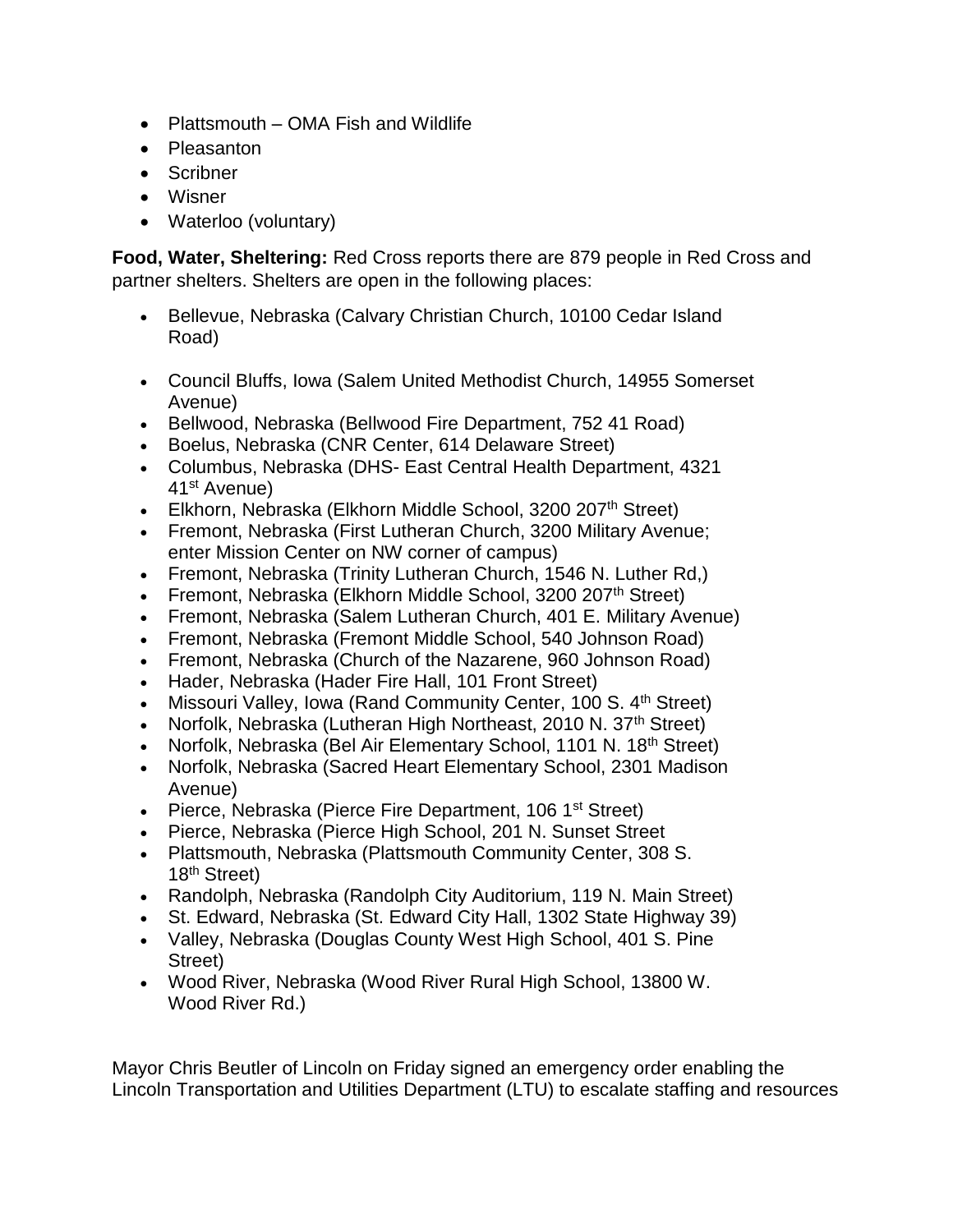to further safeguard the City's wellfields near Ashland. Major flooding in the area is causing land erosion that, if left unaddressed, could compromise valuable city infrastructure.

The water supplies for the cities of Lincoln and Omaha are unaffected at this time.

According to the National Weather Service, historic flooding continues today across much of eastern Nebraska, resulting from heavy rain, snowmelt and ice jam break-ups.

- The National Weather Service is forecasting major flooding on the Missouri River near Brownville through noon on Wednesday, March 20
- The National Weather Service is forecasting major flooding on the Elkhorn River at Waterloo through Saturday evening [EDS: TODAY]
- The National Weather Service is forecasting major flooding on Wood River near Alda through Monday, March 18.

Several towns are experiencing disruptions in water service. Updates will be included on the NEMA social media accounts.

For veterans affected by the recent flooding in Nebraska, the Nebraska Veterans Aid (NVA) may be able to assist with food, clothing, and emergency housing (i.e. hotel accommodations). Applications will be considered on a case-by-case basis to determine the amount of assistance a veteran and/or their eligible dependents would be able to receive. Additional information on the program is available here: [https://veterans.nebraska.gov/nva](https://mail.nebraska.gov/owa/redir.aspx?C=EZUeshvIHVtIQmJnj6Zj7jo6fkyE_XdntN55B9ZKr2AbcaCgJarWCA..&URL=https%3a%2f%2fveterans.nebraska.gov%2fnva) . Veterans should apply for NVA through their [County Veteran Service Officer.](https://mail.nebraska.gov/owa/redir.aspx?C=f2Lz-YQ1Ot66_K-WFpjczZPMZZ5bX2BnvB-e78OiOMcbcaCgJarWCA..&URL=https%3a%2f%2fveterans.nebraska.gov%2fcvso)

The Nebraska Department of Agriculture has put together a list of disaster relief resources for Nebraska farmers and ranchers seeking assistance due to severe weather. This list includes information about NDA's Hay and Forage Hotline and programs from the Farm Service Agency. For information go to: [www.nda.nebraska.gov/resources.](https://mail.nebraska.gov/owa/redir.aspx?C=WNRb85gQsWqB0Cx8zb4G_ssMh19lBF71AnCHRcv4S4obcaCgJarWCA..&URL=http%3a%2f%2fwww.nda.nebraska.gov%2fresources)

**Communications:** The radio tower at Verdigre remains inaccessible; however, the Nebraska State Patrol and other radio operators are able to use cellphones for communications.

**Transportation:** Interstate 80 is now open; however, road conditions remain dangerous across the state.

Governor Pete Ricketts has issued an executive order temporarily waiving overweight limits to help speed disaster relief response times. A copy of the executive order can be found by [clicking here.](https://mail.nebraska.gov/owa/redir.aspx?C=f9xsMjq71uM80dtOdmvRitysPSyt267jUsLSr5UQFGwbcaCgJarWCA..&URL=https%3a%2f%2fwww.dropbox.com%2fs%2flq0il3wlcx4cnvs%2fEO%252019-02.pdf%3fdl%3d0)